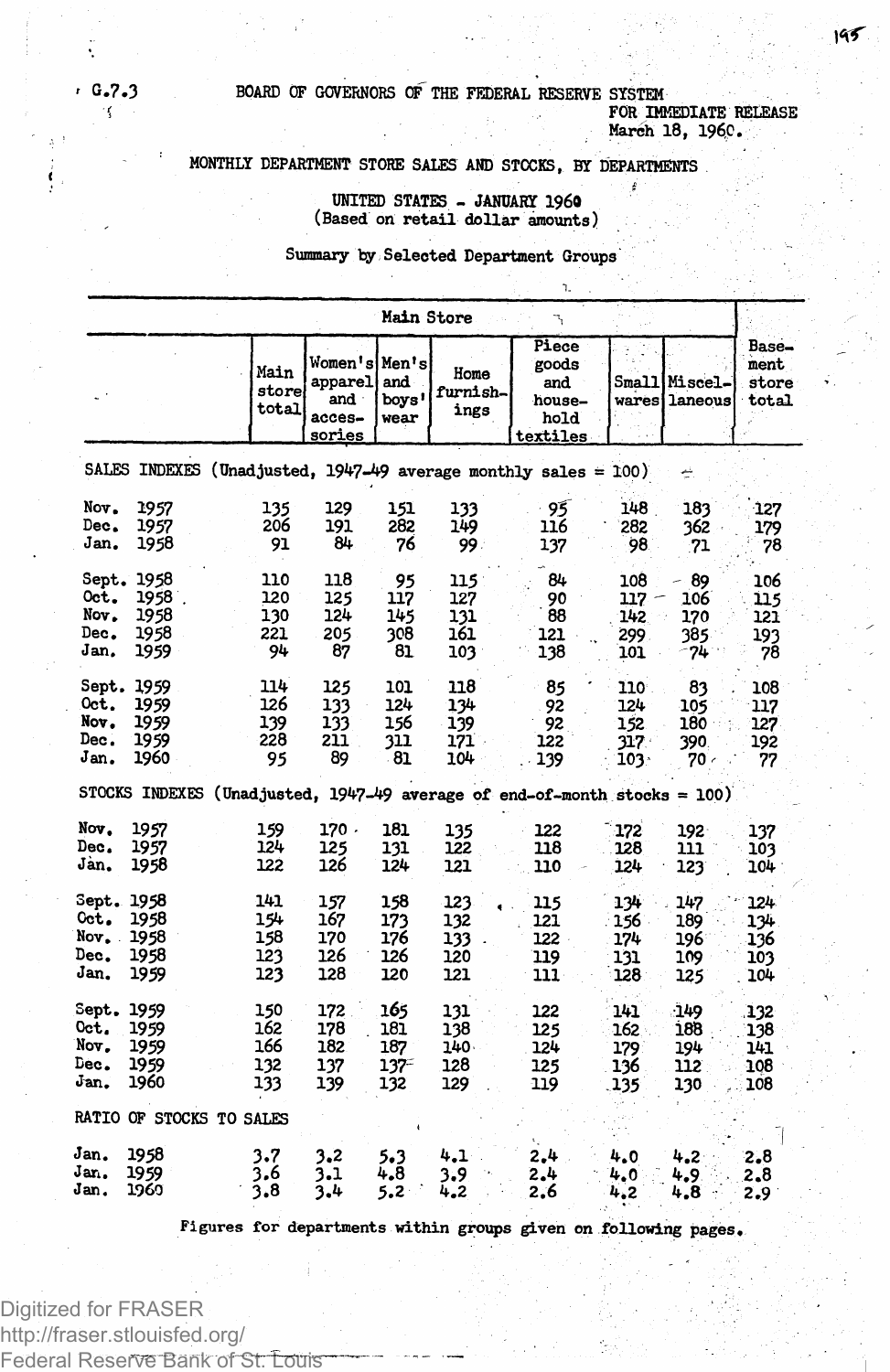ÿ

## **MONTHLY DEPARTMENT STORE SALES AND STOCKS, BY DEPARTMENTS**

## **" UNITED STATES - JANUARY I960**

 $\mathbf{r}$ 

|                                                                | ercentage change from<br>corresponding period [Ratio of<br>a year ago |                          | stocks to                     | Unadjusted<br>indexes             |
|----------------------------------------------------------------|-----------------------------------------------------------------------|--------------------------|-------------------------------|-----------------------------------|
| Department                                                     | Sales during                                                          | Stocks<br>end of)        | sales <u>1</u> /              | 1(1947–49<br>$\texttt{av} = 1002$ |
|                                                                | period ·                                                              | month)                   | January                       | January                           |
|                                                                | January                                                               |                          | January1960 1959 Sales Stocks |                                   |
| GRAND TOTAL-entire store                                       | $+1$                                                                  | $+ .7.$                  | $3.6 \quad 3.4$               |                                   |
| MAIN STORE TOTAL                                               | $+1$                                                                  | + 8                      | 3.8 3.6                       | 95                                |
| PIECE GOODS, HOUSEHOLD TEXTILES                                | + 1                                                                   | + 7                      | 2.62.4                        | 139                               |
| Piece goods                                                    | - 4                                                                   | $+4$                     | 4.2<br>4.6                    | 56                                |
| Silks, velvets, synthetics                                     | - 2                                                                   | + 6                      | 4.6 4.3                       | 51                                |
| Woolen yard goods                                              | - 6                                                                   | $+7$                     | 3.7<br>$3-3$                  | 60                                |
| Cotton yard goods                                              | - 4                                                                   | $+2$                     | 4.5<br>4.3                    | 66                                |
| Household textiles                                             | $+2$                                                                  | + 8                      | 2.1<br>2.0                    | 198                               |
| Linens and towels                                              | + 4                                                                   | $+9$                     | 2.6<br>2.5                    | 168                               |
| Domestics--muslins, sheetings<br>Elankets, comforters, spreads | $\mathbf o$<br>+ 4                                                    | - +11<br>$+5$            | 1.5<br>1.3<br>2,6<br>2.6      | 255<br>173                        |
| SMALL WARES                                                    | $+2$                                                                  | $+5$                     | 4.2<br>4.0                    | 103                               |
| Laces, trimmings, embroideries,                                |                                                                       |                          |                               |                                   |
| and ribbons                                                    | + 6                                                                   | $+4$                     | 5.6<br>5.7                    | 63                                |
| Notions                                                        | + 4                                                                   | $+4$                     | 4,1<br>4.1                    | 99                                |
| Toilet articles, drug sundries                                 | $\mathbf 0$                                                           | $+5$                     | 3.6<br>3.4                    | 127                               |
| Silverware and jewelry                                         | + 6                                                                   | + 6                      | 5.9<br>5.9                    | 80                                |
| Silverware and clocks                                          | + 3                                                                   | + 6                      | 7.4<br>7.2                    | 76                                |
| Costume jewelry                                                | + 9                                                                   | $+8$                     | $3.5 - 3.5$                   | 82                                |
| Fine jewelry and watches                                       | $+1$                                                                  | $+4.$                    | 12.1 11.8                     | 74                                |
| Art needlework                                                 | - 4                                                                   | $+1$                     | 3.5<br>3.3                    | 106                               |
| Books and stationery                                           | - 1                                                                   | $+7$                     | 3.7<br>3.4                    | 113                               |
| Books and magazines                                            | $\mathbf{0}$ .                                                        | $+8$                     | 2.9<br>2.7                    | 122                               |
| Stationery                                                     | -2                                                                    | $4 + 6$<br>$\mathcal{L}$ | 4.1<br>3.8                    | 107                               |
| WOMEN'S APPAREL AND ACCESSORIES                                | $\mathbf{z}$<br>$\sim$ 1                                              | $+8$                     | $-3.4$<br>3.1                 | 89                                |
| Momen's accessories                                            | 0                                                                     | $+7$                     | 4.1<br>3.9                    | 82                                |
| Neckwear and scarfs                                            | 1                                                                     | $+8$                     | 3.4<br>3.1                    | 74                                |
| Handkerchiefs                                                  | - 5.                                                                  | $+2$                     | 5.0<br>4.7                    | 39                                |
| <b>Millinery</b>                                               | - 2                                                                   | - 1                      | 1.5<br>1.5                    | 56                                |
| Women's and children's gloves                                  | - 2                                                                   | $+8$                     | 4.5<br>4.1                    | 65                                |
| Corsets and brassieres                                         | $+2.$                                                                 | + 6                      | 3.2<br>3.0                    | 146                               |
| Women's, children's hosiery                                    | $-2$                                                                  | $+7$                     | 3.2<br>2.9                    | 73                                |
| Underwear, slips, and negligees                                | + 1                                                                   | + 8                      | 3.9<br>3.7                    | 65<br>114                         |
| Krit underwear                                                 | 0.                                                                    | + 8                      | 4.0<br>3.7                    | 166۰<br>93                        |
| Silk & muslin underwear, slips                                 | $+3$                                                                  | + 6                      | 4.1<br>4.0                    | 53                                |
| Negligees, robes, loung, apparel                               | - 1                                                                   | $+11$                    | 2.7<br>3.0                    | … 86<br>58                        |
| Infants' wear                                                  | - 1                                                                   | $+6$                     | 3.8<br>3.5                    | 84<br>130                         |
| Handbags, small leather goods                                  | $+4.$                                                                 | $+8$                     | 3.6<br>3.4                    | 75<br>135                         |
| Womer's and children's shoes                                   | $+1$                                                                  | $+7$                     | 6.0<br>6,4                    | 171<br>100                        |
|                                                                |                                                                       |                          |                               |                                   |
| Children's shoes                                               |                                                                       |                          |                               |                                   |
| Women's shoes                                                  | $+1$<br>$+1$                                                          | + 6<br>$+7$              | 7.9<br>7.5<br>5,8<br>6.1      | 70<br>177<br>162<br>101           |

Federal Reserve Bank of St. Louis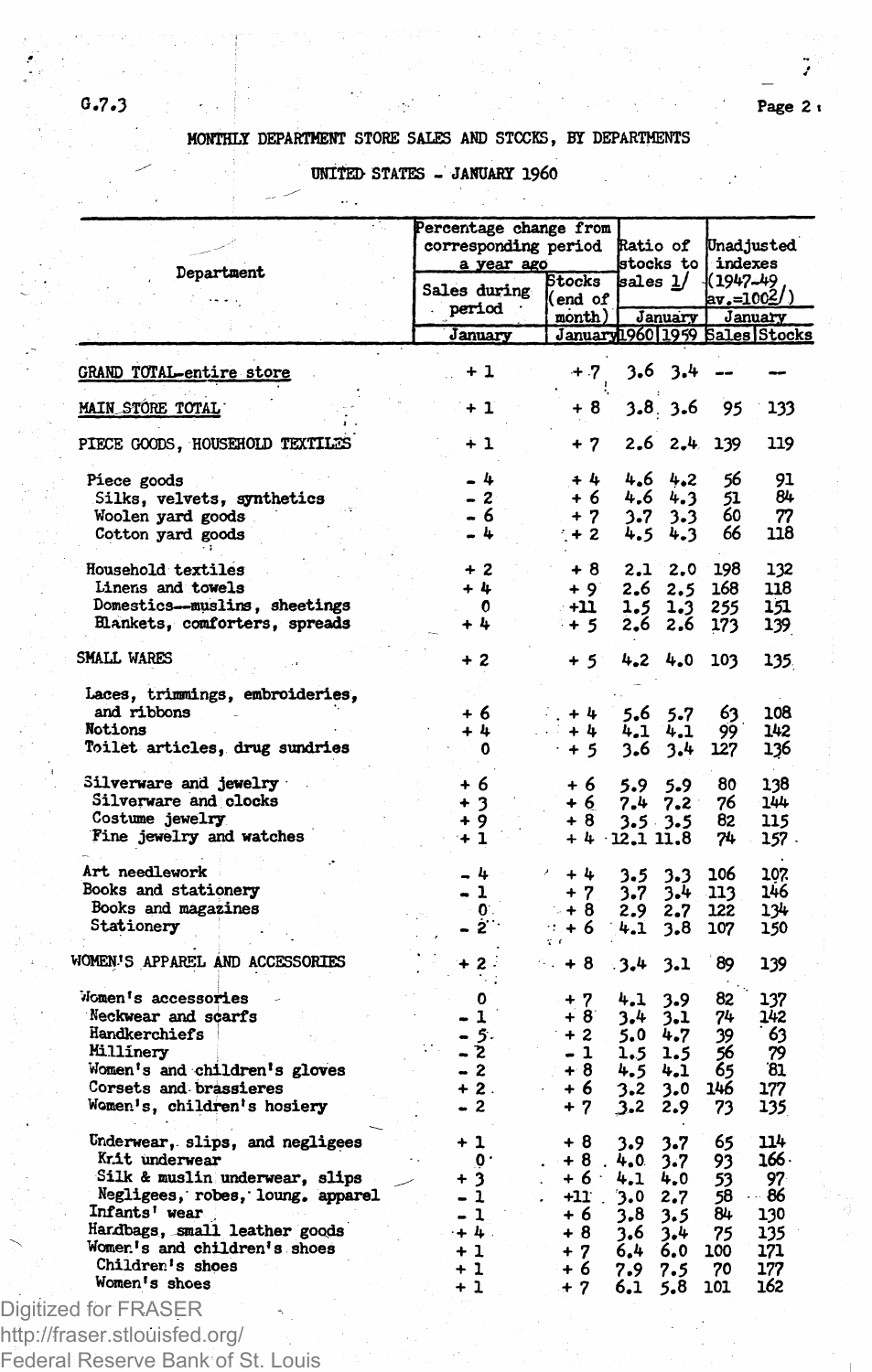## **MONTHLY DEPARTMENT STORE** *SALES* **AND STOCKS, BY DEPARTMENTS (Continued)**

**UNITED STATES - JANUARY I960**

|                                      | Percentage change from<br>corresponding period Ratio of Unadjusted<br><b>Carl Ave</b><br>a year ago |                                          | stocks to indexes |                  |          |      |
|--------------------------------------|-----------------------------------------------------------------------------------------------------|------------------------------------------|-------------------|------------------|----------|------|
| Department                           | Sales during<br>period                                                                              | Stocks sales 1/<br>(end of )             |                   |                  | (1947–49 |      |
|                                      | January                                                                                             | month).<br>January196011959 Sales Stocks |                   | January          | Jánuary  |      |
|                                      |                                                                                                     |                                          |                   |                  |          |      |
| WOMEN'S APPAREL, ACCESSORIES (Cont.) |                                                                                                     |                                          |                   |                  |          |      |
| Women's apparel                      | $+3$                                                                                                | +11                                      | 2.7               | $2.5^{\circ}$    | 96       | 142  |
| Women's, misses' coats & suits       | $+3$                                                                                                | $-1$                                     | 1,8               | 1.9              | $100 -$  | נננ  |
| Women's, misses' coats               | + 5                                                                                                 | $-2o$                                    | 1.5               | 1,6              | 115      | 108  |
| Women's, misses' suits               | $-11$                                                                                               | - 1                                      | 3.5               | 3.1              | 56       | 106  |
| Juniors' and girls' wear             | $+1$                                                                                                | $+12$                                    | 3.2               | 3.0.             | 79.      | 150  |
| Juniors' coats, suits, dresses       | $+7$                                                                                                | +13 -                                    | 2.3               | 2,2              | 81       | 133  |
| Girls' wear                          | 0                                                                                                   | +11 :                                    | 4.4               | $4.0 -$          | 76       | 163  |
| Women's and misses' dresses          | $+.2.$                                                                                              | $+15.$                                   | 2.6               | $2.3 -$          | 88       | 152  |
|                                      | $+2$                                                                                                | $+17 -$                                  | 2.0               | 1.7 <sub>1</sub> | 90       | 152  |
| Inexpensive dresses                  | $+1$                                                                                                |                                          |                   | $3.2 \quad 2.8$  | 83.      | 147  |
| Better dresses                       |                                                                                                     | $+14$                                    |                   |                  |          |      |
| Blouses, skirts, sportswear          | $+4$                                                                                                | +14                                      | 3.1               | $2.8^{\circ}$    | 104      | 163  |
| Aprons, housedresses, uniforms       | $+2$                                                                                                | -11                                      | 2.3               | 2.2              | 100      | 128  |
| Furs                                 | -5<br>-                                                                                             | $-13$                                    | $3.7 -$           | 3.1              | 119 -    | 117  |
| MEN'S AND BOYS' WEAR                 | + 1                                                                                                 | +10                                      | $-5.2 - 4.8$      |                  | 81       | 132  |
| Men's clothing                       | $+1$                                                                                                | - 8`                                     |                   | $4.8$ $4.5$      | 103      | 140  |
| Men's furnishings and hats           | $\cdot$ 0                                                                                           | $+11$                                    | 5.1               | 4.7              | 70       | 124  |
| Boys' wear                           | $\Omega$                                                                                            | +10                                      | 5.8               | 5.4              | 68       | 123  |
| Men's & boys' shoes, slippers        | - 1                                                                                                 | $+8$                                     | 6.8               | 6.3              | 103.     | 157  |
| HOMEFURNISHINGS                      | $+2$                                                                                                | $+7$                                     | 4.2               | 4.0              | 104      | 129  |
| Furniture and bedding                | $+1$                                                                                                | $+10$                                    | 3.6               | 3.3              | `136     | 134  |
| Mattresses, springs, studio beds     | $+2$                                                                                                | + 7                                      | 1.7               | $1.7 \t157$      |          | 154  |
|                                      | $+2$ .                                                                                              | $+10.$                                   | 4.4               | $4.1 - 125$      |          | 128  |
| Upholstered, other furniture         |                                                                                                     |                                          |                   |                  |          |      |
| Domestic floor coverings             | $+2$                                                                                                | $+7.$                                    | 3.8               | 3.6 107          |          | 113  |
| Rugs and carpets                     | $+3$                                                                                                | $+7$                                     | 3.6               | 3.5              | 104      | 109  |
| Linoleum                             | $+2$                                                                                                | $+2$                                     | 5.0               | $5.0 -$          | 65       | 65   |
| Draperies, curtains, upholstery      | $-1 -$                                                                                              | $+5$<br>+ 8                              | 5.5               | $5.2^{\circ}$    | 80       | 124  |
| Lamps and shades                     | $\mathbf 0$                                                                                         |                                          | 4.4               | $4.0 -$          | 89.      | 126  |
| China and glassware                  | $-2$                                                                                                | $+6.7.9$                                 |                   | 7.3              | 95       | 137  |
| Major household appliances           |                                                                                                     | $+7$                                     | $2.7^{\circ}$     | 2.5              | 78       | 108  |
| Housewares (incl. small appliances)  | $\begin{bmatrix} 0 \\ 2 \end{bmatrix}$                                                              | $+4.4.8$                                 |                   | 4.6              | 89       | 136  |
| Gift shop                            | $-3$                                                                                                | $+9.$                                    | 7.6               | 6.7              | 84       | 157  |
| Radios, phonographs, television,     |                                                                                                     |                                          |                   |                  |          |      |
| pianos, records, sheetmusic, instr.  | $+14$                                                                                               | $+10$                                    | 3.0               | 3.1              | 152      | 161  |
| Radios, phonographs, television      | $+14$                                                                                               | +8∴                                      | 2,8               | 3.0 164          |          | 162  |
| Records, sheet music, instr.         | $+8$                                                                                                | $+11$                                    | 3.6               | $3.5^{\circ}$    | 107      | 144  |
| MISCELLANEOUS MERCHANDISE DEPTS.     | - 5                                                                                                 | $+4.$                                    | 4.8 4.4           |                  | 70       | 130  |
| Toys, games, sporting goods, cameras | - 7                                                                                                 | $+4.$                                    | 9.4 B.4           |                  | 50       | 140. |
| Toys and games                       | -12                                                                                                 | - 1                                      | 14.8 13.2         |                  | 25       | 140  |
| Sporting goods and cameras           |                                                                                                     | $+11$ :                                  | $7.1\quad6.0$     |                  | 89.      | 142  |
| Luggage                              | - 5<br>- 4                                                                                          | + 6                                      | 6,1               | .5.6             | 69       | 139  |
|                                      |                                                                                                     |                                          |                   |                  |          |      |
| Candy                                | 0                                                                                                   | + 5                                      | 1.9               | $1.8 \cdot 84$   |          | 148  |

http://fraser.stlouisfed.org/

Federal Reserve Bank of St. Louis